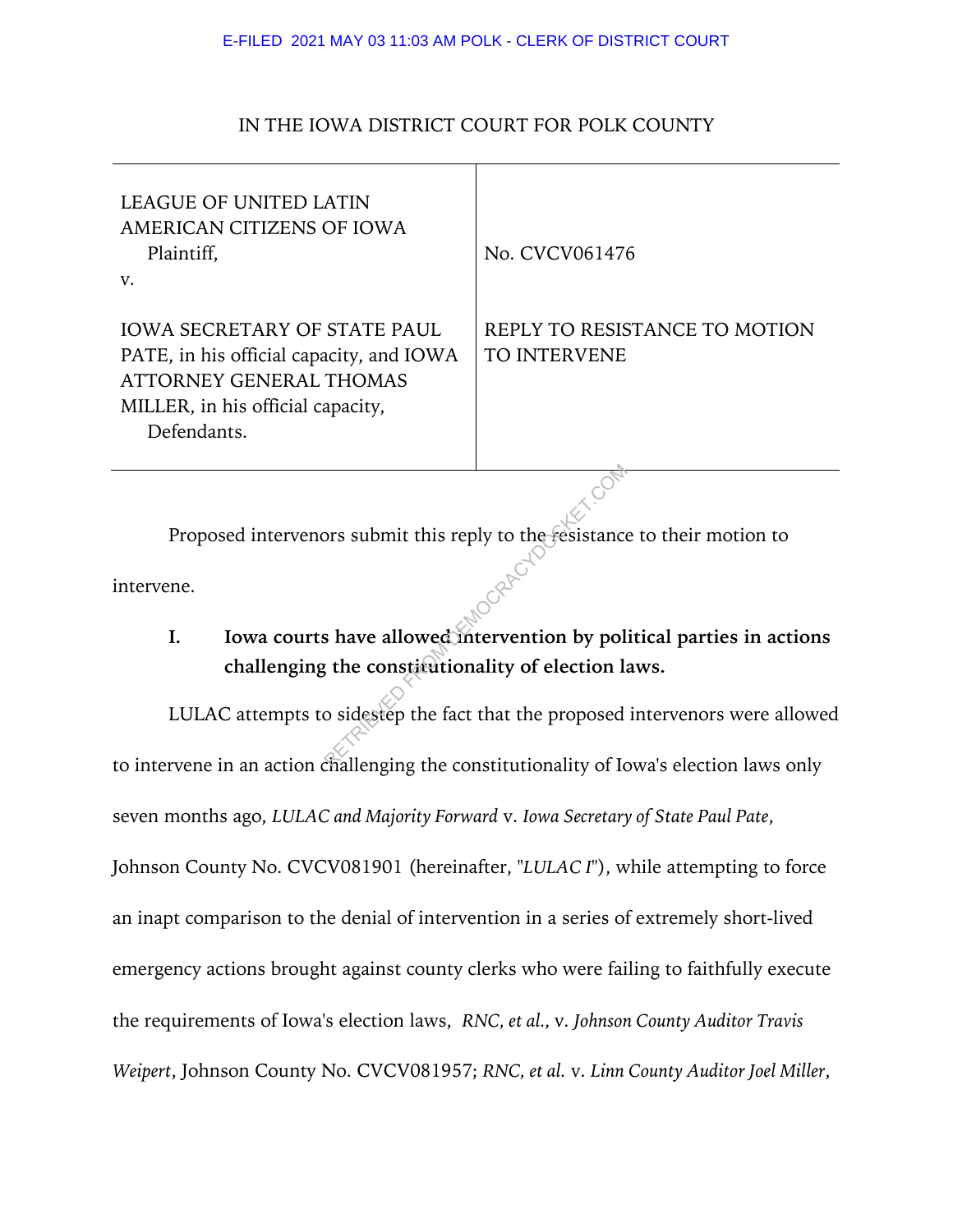Linn County No. EQCV095986; and *RNC, et al.* v. *Woodbury County Auditor Patrick Gill*, Woodbury County No. EQCV193154. Because this case is a constitutional challenge to Iowa's election laws that lacks the extreme time pressure of the county auditor cases, this court should follow the example set by the District Court for Johnson County, and grant proposed intervenors' motion to intervene.

 The 2020 general election saw four lawsuits related to rules about absentee ballot applications. LULAC and an allied group filed the first case on July 14, 2020. *LULAC I*. The case sought to enjoin enforcement of recently passed legislation that generally prohibited county auditors from processing incomplete or inaccurate absentee ballot request forms and required auditors to contact the voter and obtain the correct information from him or her. *See*, 2020 Iowa Acts, Ch. 1121, §§ 123 and 124 (H.F. 2643, 88th G.A.) Proposed intervenors here (plus the reelection campaign of President Trump) sought to intervene in the case on July 24, 2020. LULAC and Majority Forward resisted intervention on August 7, 2020 and requested a temporary injunction three days later. The Johnson County district court permitted the Republican groups to intervene on September 8, 2020. "Like Plaintiffs, the proposed Intervenors have interests in the voting rights of their members, and the proposed Intervenors have and will make contributions and expenditures to mobilize voter turnout. The questions of the constitutionality of HF 2643 impact the interests of the rty auditors from processing incompletions to contact<br>thim or her. See, 2020 Iowa Acts, Ch.<br>coposed intervenors here (plus the re-<br>to fintervene in the case on July 24, 2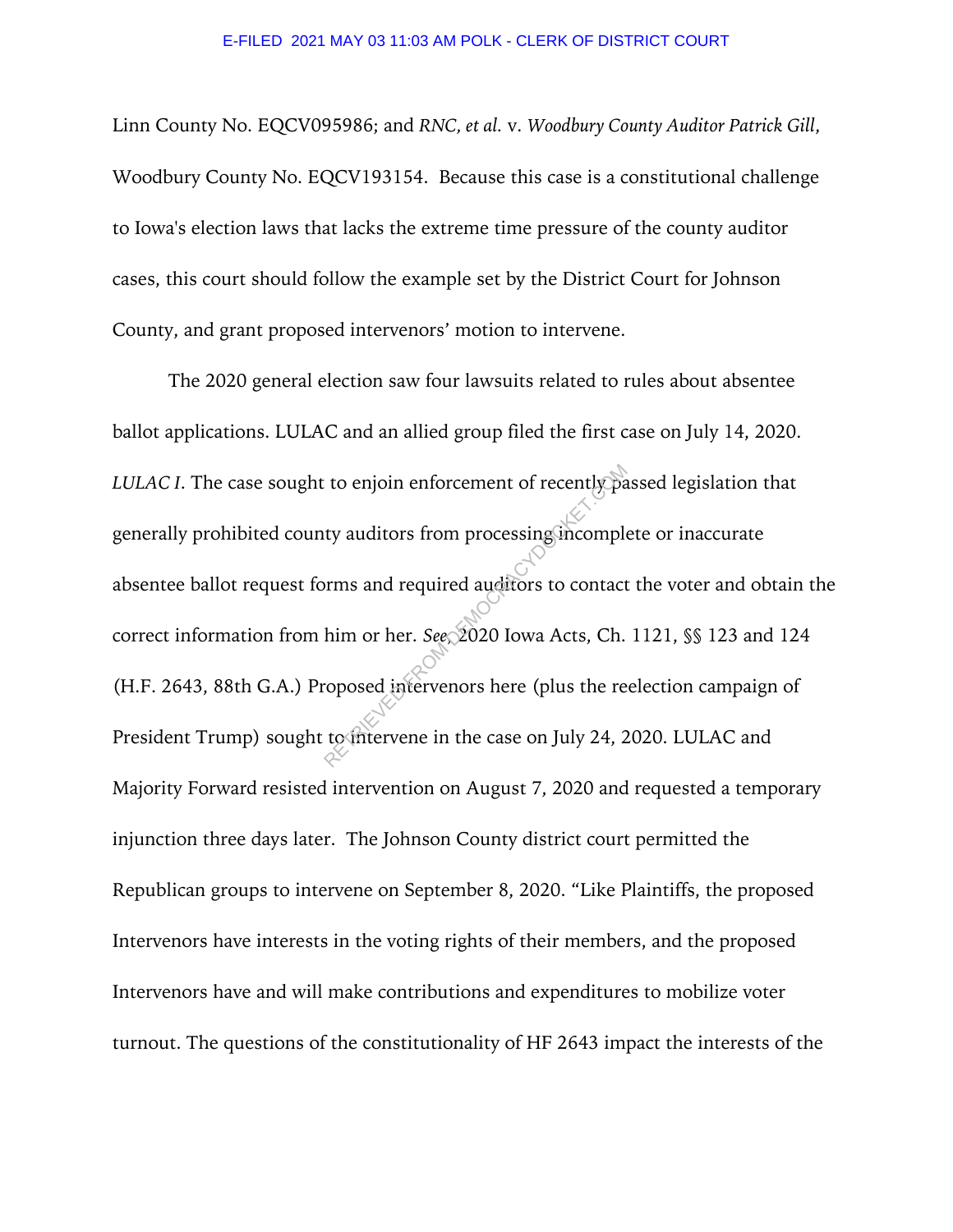proposed Intervenors in voter mobilization, including with respect to educating voters about the requirements of HF 2643." (District Court order granting intervention 7).

 While the motion to intervene in *LULAC I* was pending, a separate issue arose when three county election auditors began sending prepopulated absentee ballot request forms to voters in violation of an emergency election directive<sup>1</sup> of the Secretary of State.2 The directive ordered auditors to not send prepopulated absentee ballot request forms to voters, an action that would have circumvented the legislature's purpose in enacting H.F. 2643. Between August 10, 2020 and August 14, 2020, the proposed intervenors (again, plus the Trump campaign) filed actions against Iowa county auditors seeking an immediate injunction ordering the county auditors to refrain from sending any further prepopulated absentee ballot request forms. *RNC, et al.,* v. *Johnson County Auditor Travis Weipert*, Johnson County No. CVCV081957; *RNC, et al.* v. *Linn County Auditor Joel Miller*, Linn County No. EQCV095986; and *RNC, et al.* v. *Woodbury County Auditor Patrick Gill*, Woodbury County No. EQCV193154. 2643. Between August 10, 2020 and<br>
ain, plus the Trump campaign) filed<br>
n immediate injunction ordering the<br>
further prepopulated absentee ballot<br>
or Travis Weipert, Johnson County No<br>
bel Miller, Linn County No. EQCV095

 LULAC and Majority Forward sought to intervene in all three county auditor cases. And it is true that the RNC and affiliated groups resisted intervention. This was because LULAC and Majority Forward made it clear from their intervention papers that they sought to litigate the constitutionality of H.F. 2643 rather than the duty of a

<sup>&</sup>lt;sup>1</sup> https://www.legis.iowa.gov/committees/meetings/minutes?meetingID=32076

<sup>2</sup> https://www.desmoinesregister.com/story/news/politics/2020/07/17/iowa-secretary-state-paul-patemail-absentee-ballot-request-form-registered-voters-covid-19-pandemic/5458727002/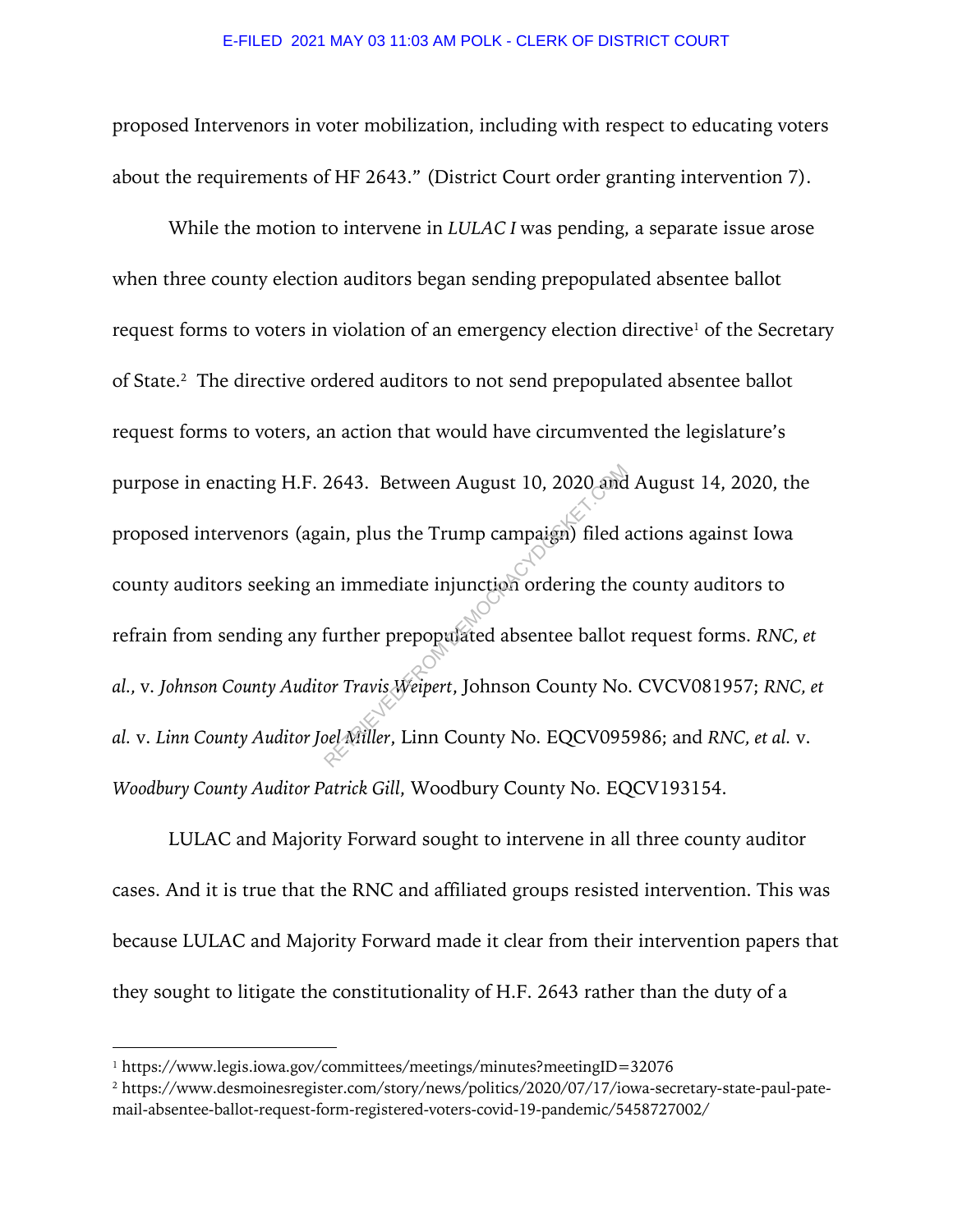## E-FILED 2021 MAY 03 11:03 AM POLK - CLERK OF DISTRICT COURT

county auditor to obey the Secretary of State's emergency election directive. The district courts in Johnson and Linn counties denied intervention on this basis. (Order denying intervention, *RNC* v. *Weipert*, August 24, 2020; Order denying intervention, *RNC* v. *Miller*, August 21, 2020). The district court in Woodbury County denied intervention on the merits but permitted LULAC and Majority Forward to be heard on the appropriate remedy if the court enjoined the auditor. (Order granting partial intervention, *RNC* v. *Gill*, August 25, 2020).

 The Linn County district court denied intervention by LULAC and Majority Forward on August 21, 2020. Three days later those groups filed a motion to reconsider. At the same time, *and represented by the same attorneys*, the Democratic Senatorial Campaign Committee, the Democratic Congressional Campaign Committee, and two Linn County voters filed a motion to intervene. The district court denied the motion to reconsider and the new motion to intervene. The Republican plaintiffs did not resist the new motion to intervene because there was no opportunity to do so before the district court denied the motion. listrict court denied intervention by L<br>
2020. Three days later those groups fil<br>
ime, and represented by the same attorney<br>
muittee, the Democratic Congression<br>
ers filed a motion to intervene. The d<br>
the new motion to in

 The Johnson County case proceeded the same way. The district court denied LULAC and Majority Forward's motion to intervene on August 24, 2020. The same Democratic groups and a Democratic state legislator filed a motion to intervene on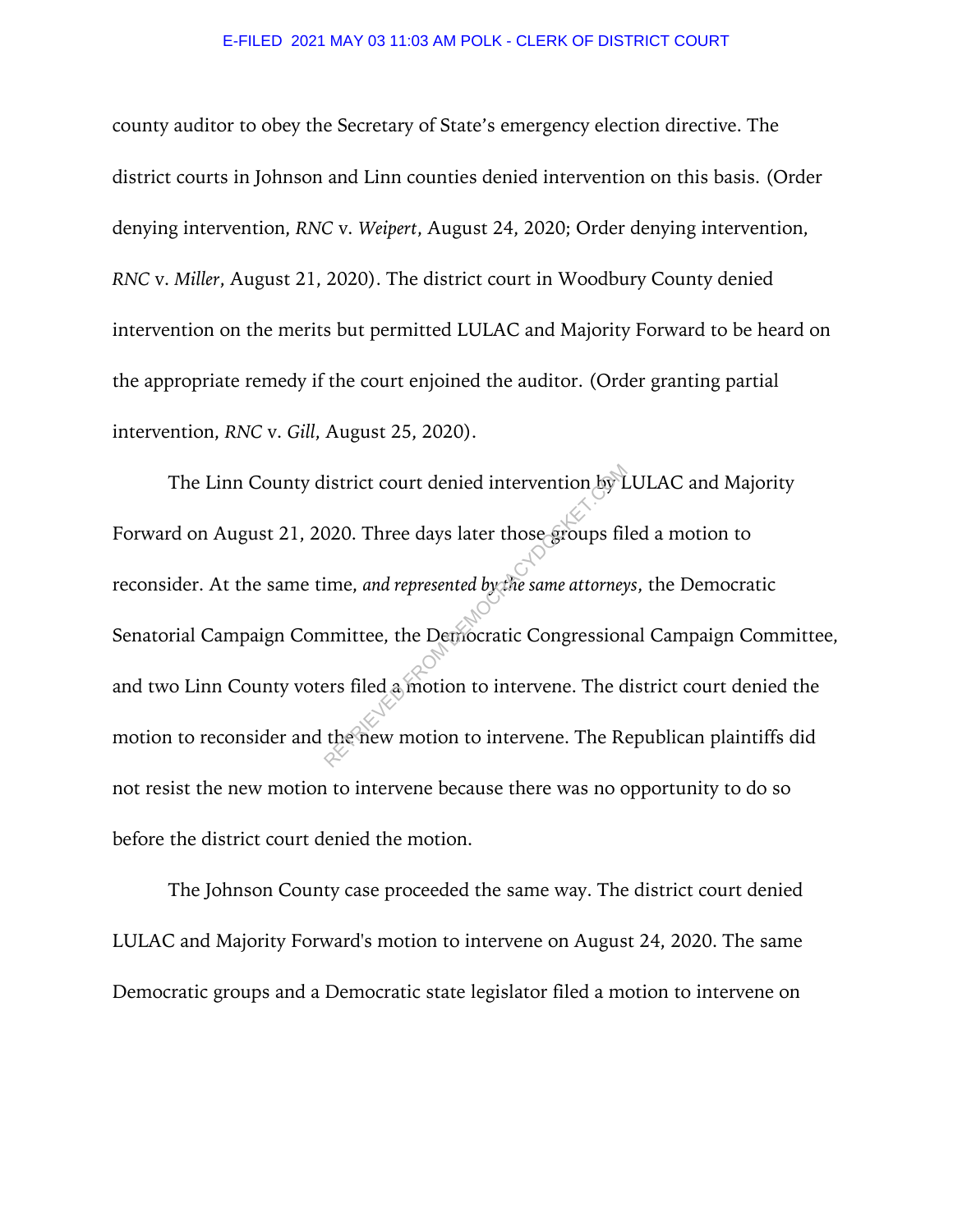August 26, 2020. The district court denied their motion the following day. Again, the Republican plaintiffs did not have time to resist the motion before it was denied.3

 When the Johnson County district court permitted the Republican groups to intervene in *LULAC I* the court distinguished between its decision and the denials of intervention in the county auditor cases. The constitutional claims raised in *LULAC I* were decisive. "The Court concludes that this case differs from those cases on the question of intervention, in that those cases were not pled to include the broad constitutional claims asserted by Plaintiffs in this case." (District Court order granting intervention 7). "Like Plaintiffs, the proposed Intervenors have interests in the voting rights of their members, and the proposed Intervenors have and will make contributions and expenditures to mobilize voter turnout. The questions of the constitutionality of HF 2643 impact the interests of the proposed Intervenors in voter mobilization, including with respect to educating voters about the requirements of HF 2643." *Id.*  Plaintiffs in this case." (Dist.<br>
intiffs, the proposed Intervenors have and the proposed Intervenors have and<br>
itures to mobilize voter turnout. The<br>
italy impact the interests of the propositive respect to educating vote

<sup>3</sup> In the end, the denial of intervention to LULAC and Majority Forward was but a minor inconvenience. After the district courts granted temporary injunctions against the Linn and Woodbury county auditors, LULAC and Majority Forward's attorneys took over the defense of those county auditors and sought review in the Iowa Supreme Court. Their participation was short lived, however, as the Iowa Supreme Court unanimously affirmed the grant of temporary injunctions (with one Justice concurring in the result only). Their original case fared no better. The Johnson County District Court denied a temporary injunction. This, too, was brought before the Iowa Supreme Court. That Court affirmed the denial in a 4- 3 decision. Shortly after the 2020 general election (in which none of the election administration problems or so-called "voter suppression" predicted by the lawsuit actually happened), LULAC and Majority Forward dismissed their Johnson County case.